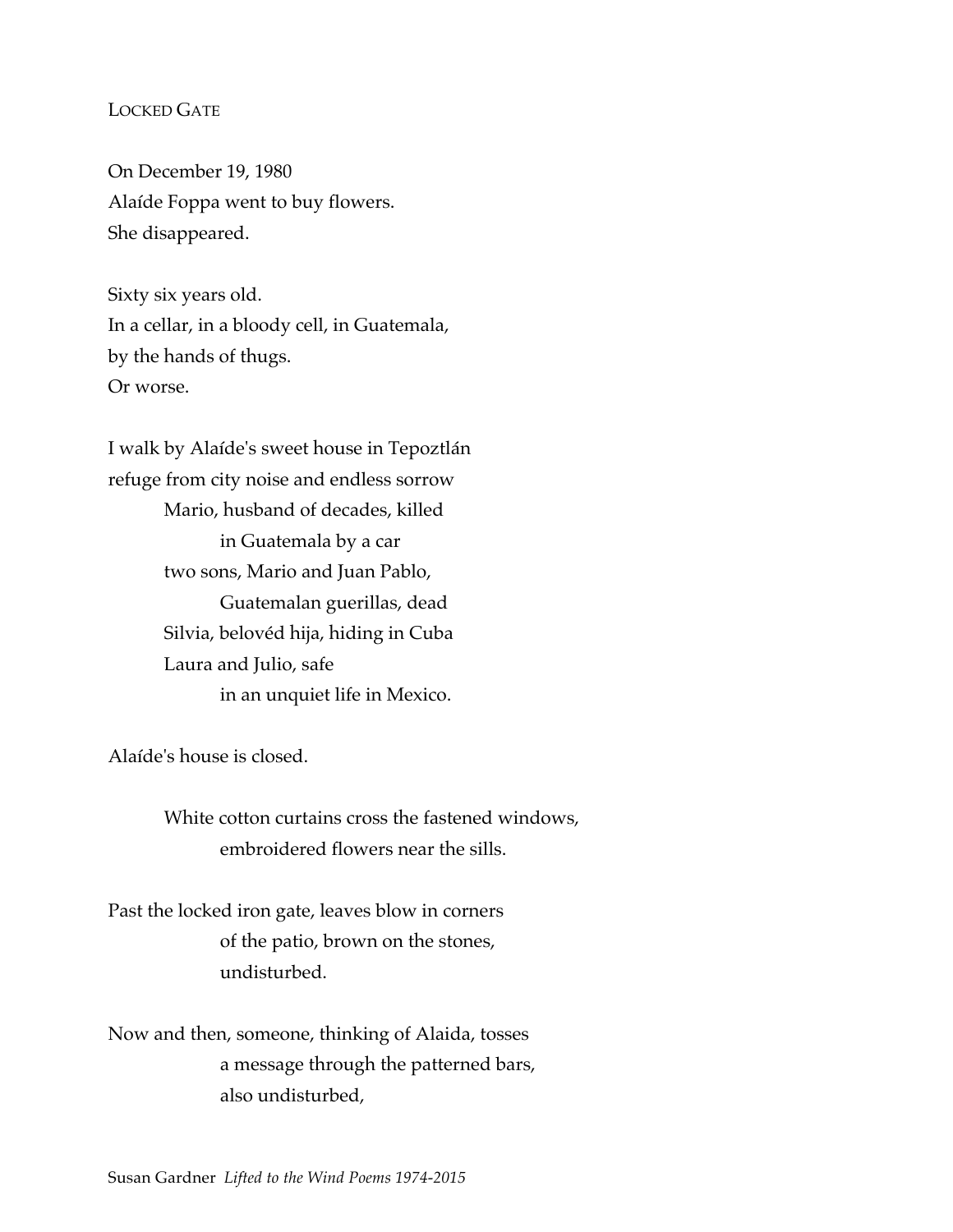Thirty years ago I write a poem, lift it to the wind, through the barred gate. Dust now.

Alaíde loved the light of Italian art and the music of Italian words.

Teacher, translator, scholar,

for almost half a century, she put words on paper

justice equality honor beauty despair hope

No body. No grave. Not a strand of hair.

Only paper reminds us

of her beauty, her courage

but a century after she was born, her words, written down, are read.

Remembered, like Joe Hill, she's alive as you or me.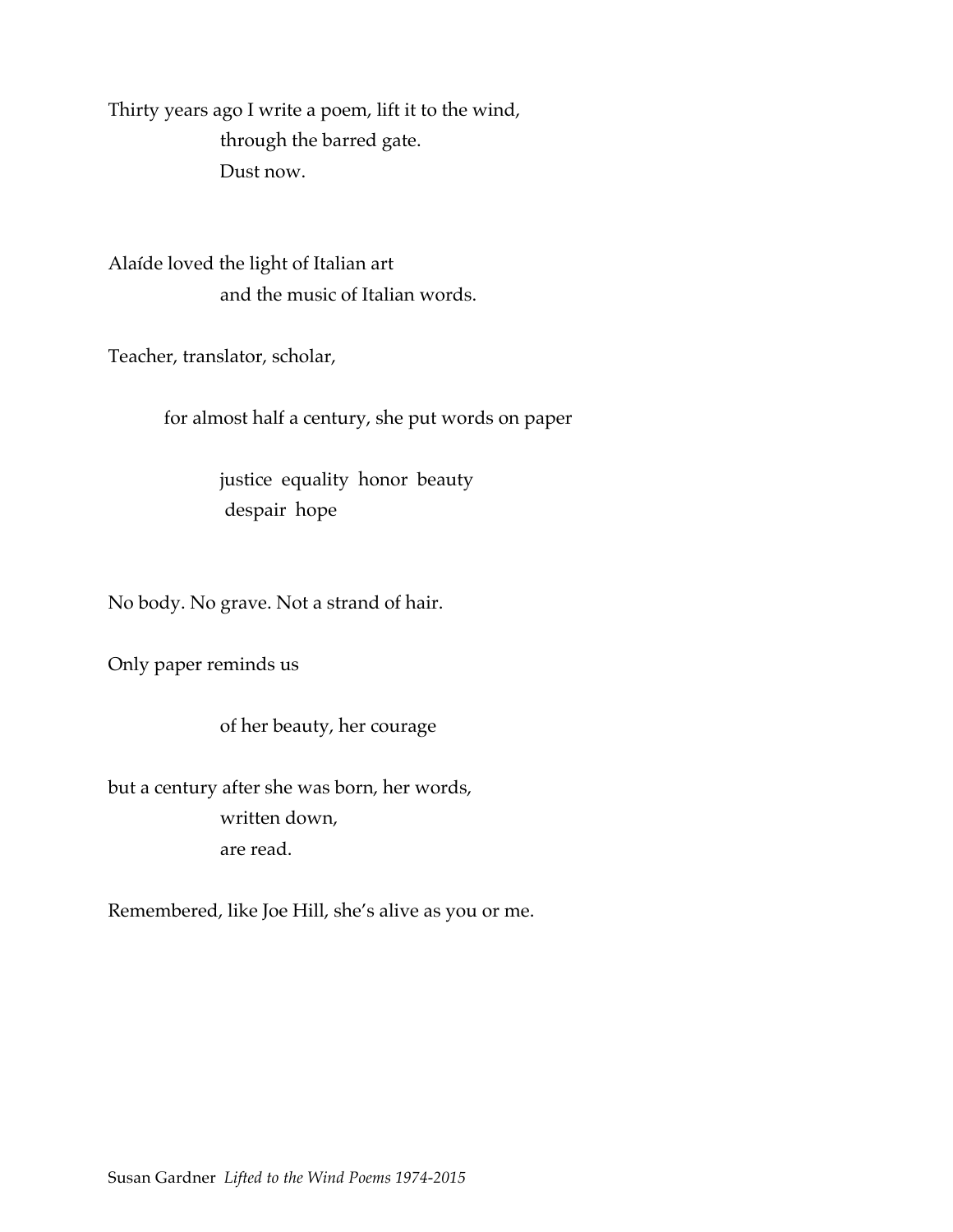## HUMMING ROOM

I

Humming room tube twists of plastic carry false pink of new blood the lie of another promise.

Eyes open round to compass the midnight crisis. Inch long black hairs comma the white sheet. No blue milk taste on lips or tongue. No tears fall on falling lashes.

Muscles starve for oxygen. Fingers unfist, swell, open. Skin peels back fiery flesh too fragile to contain.

> Through roughened surface, the bloody serum seeps through blistered layers.

Breaths frail. Thread-thin muscles do not lift the three inch ribs.

Cries whimper to silence.

White box, blue dress less than one square yard of cotton to keep the brown dirt at bay.

Rotted together now. Dirt. Dress. Girl.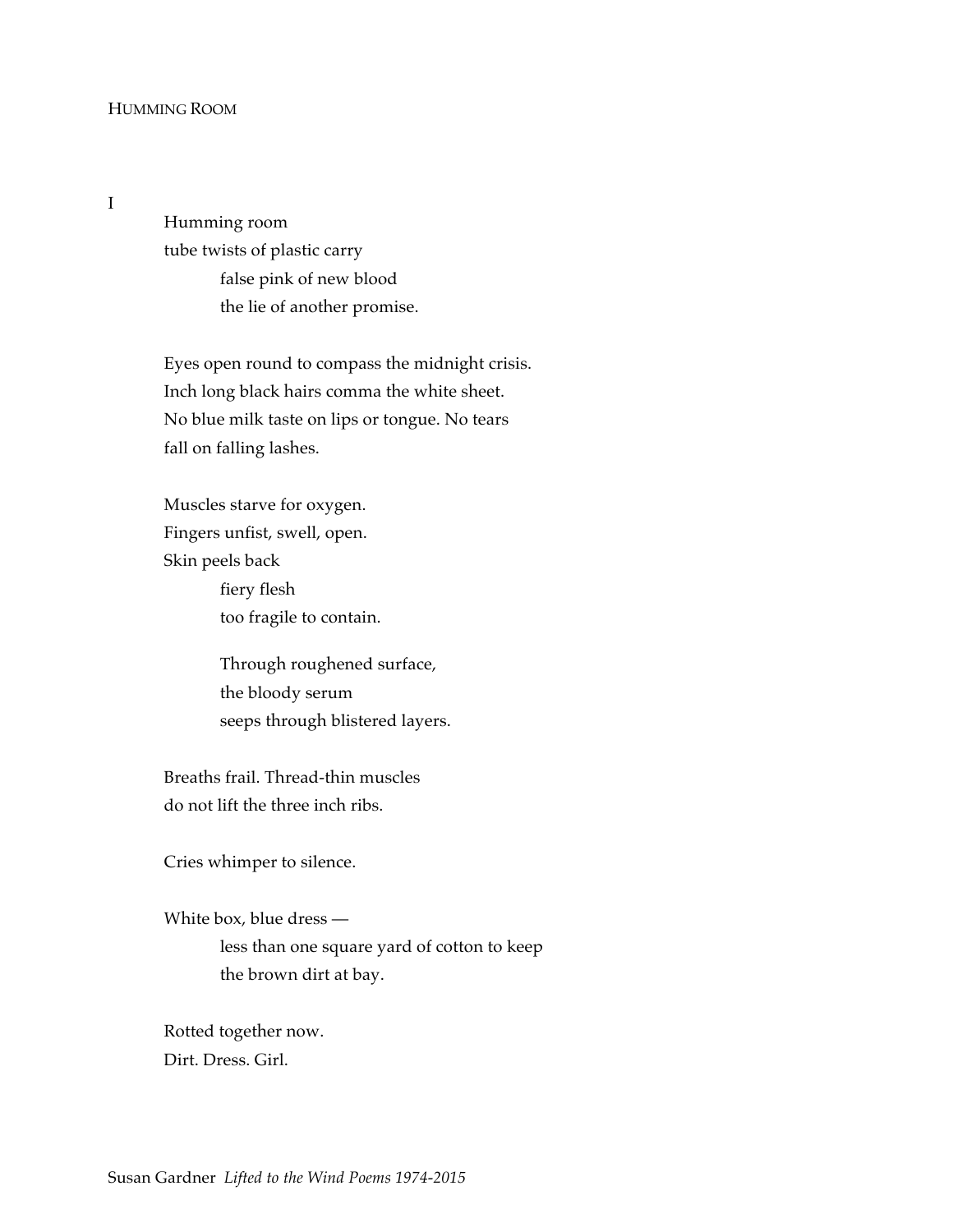Quiet room

dark table with fat legs

box big enough

to hold a family's picnic

standing in sunshine

speechless.

Hearts beat strong. Lungs

breathe

air you will never need. Brothers cannot remember your disappeared face.

My beloved we are silent.

III

Memory's shape

With no other proof but memory exists

that moon blue eye.

Black curl creeps over the edge of an ear.

Smile commits nothing more — or less —

than this moment

Trust an untrustworthy future.

II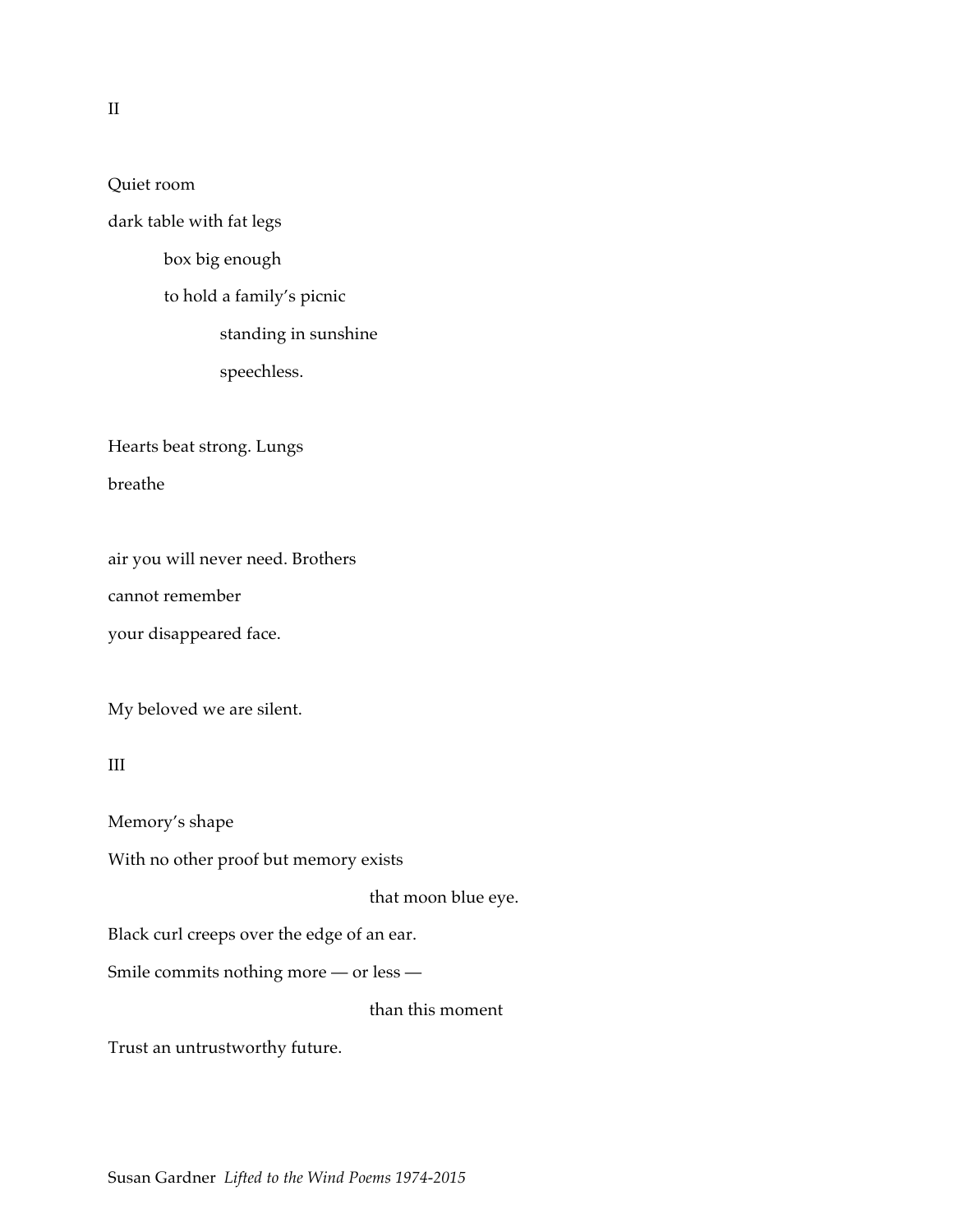## NIGHT TABLE

The sky darkens. Past the meridian dusk eases its way.

## Beside the bed

essentials crown the night table clock lamp radio novel eyeglasses

small china pitcher with a sprig of lilac panicles already drooping like tired eyelids a breath of the spring garden

tea in a china cup without a saucer smelling of spices faraway hills journeys and dreams

pencil next to the leather notebook scent of trees whiff of the life they once had waiting for a new life of words

a photograph

remembrance of a sweet day the aspens glowing your smile alight

Sleep is temporary death

a few things unremarked awaken us to this life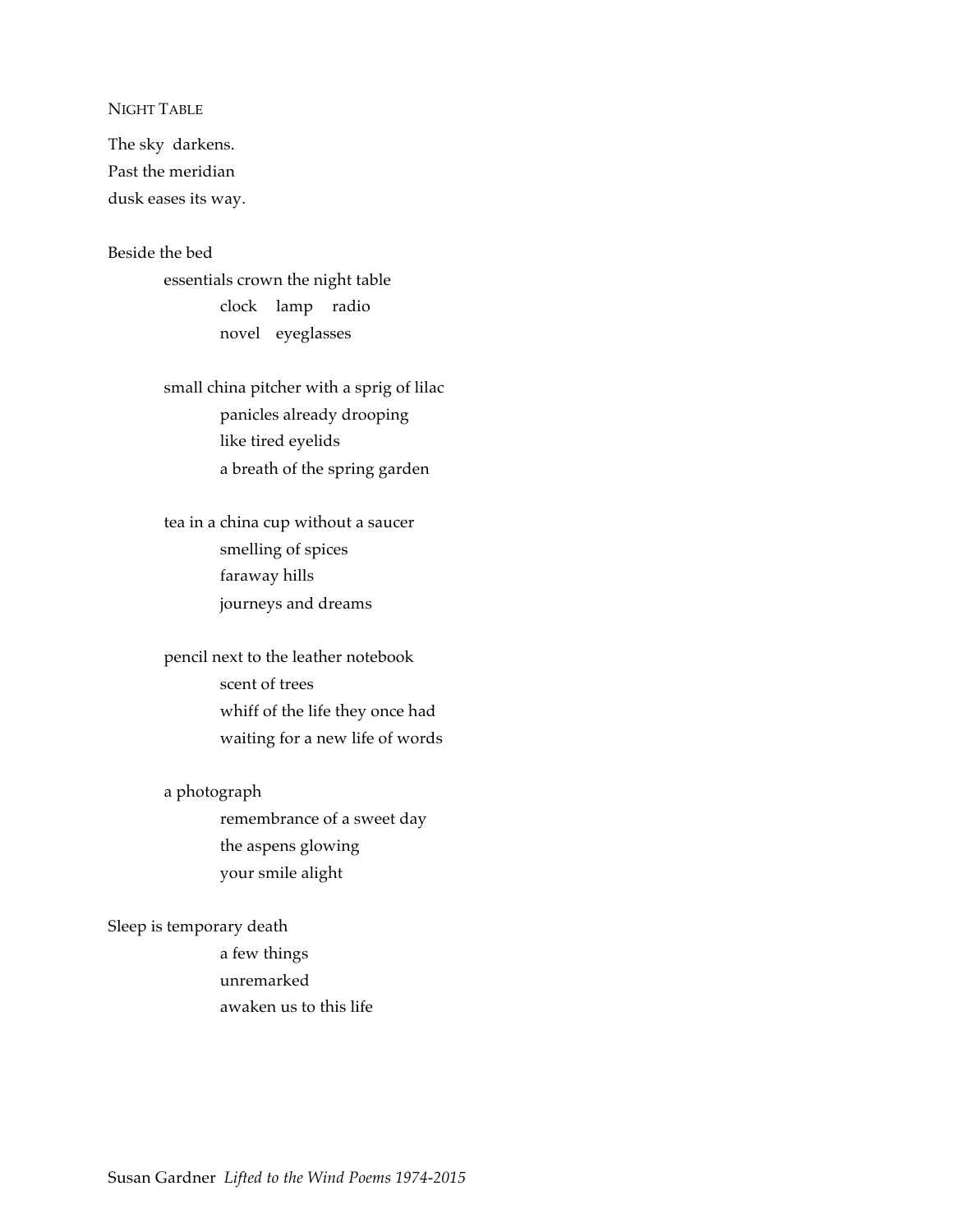## NEW YORK PUBLIC LIBRARY

*A book connects us to one another through time and space. We hold the author's ideas in our hand unmediated by anything except our own curiosity.*

I

The children's room

five steps above the main floor open shelves for young patrons librarian's desk near the door

Read pictures, read poems

hushed rustle of pages dust motes in the window's shifting light bindings skate across silk-smooth golden maple quiet clicks stamp dates on paper slips

Borrow armfuls of books

Five steps down, secreted from infant eyes, forbidden treasure

Necessary whispers only perfect

# II

Marble beasts before limestone columns allow passage across hundreds of steps

> mimes mug for nickels anxious lovers suspended in anticipation of one face arms overflow with books unaligned

> > readers ascend to their shared home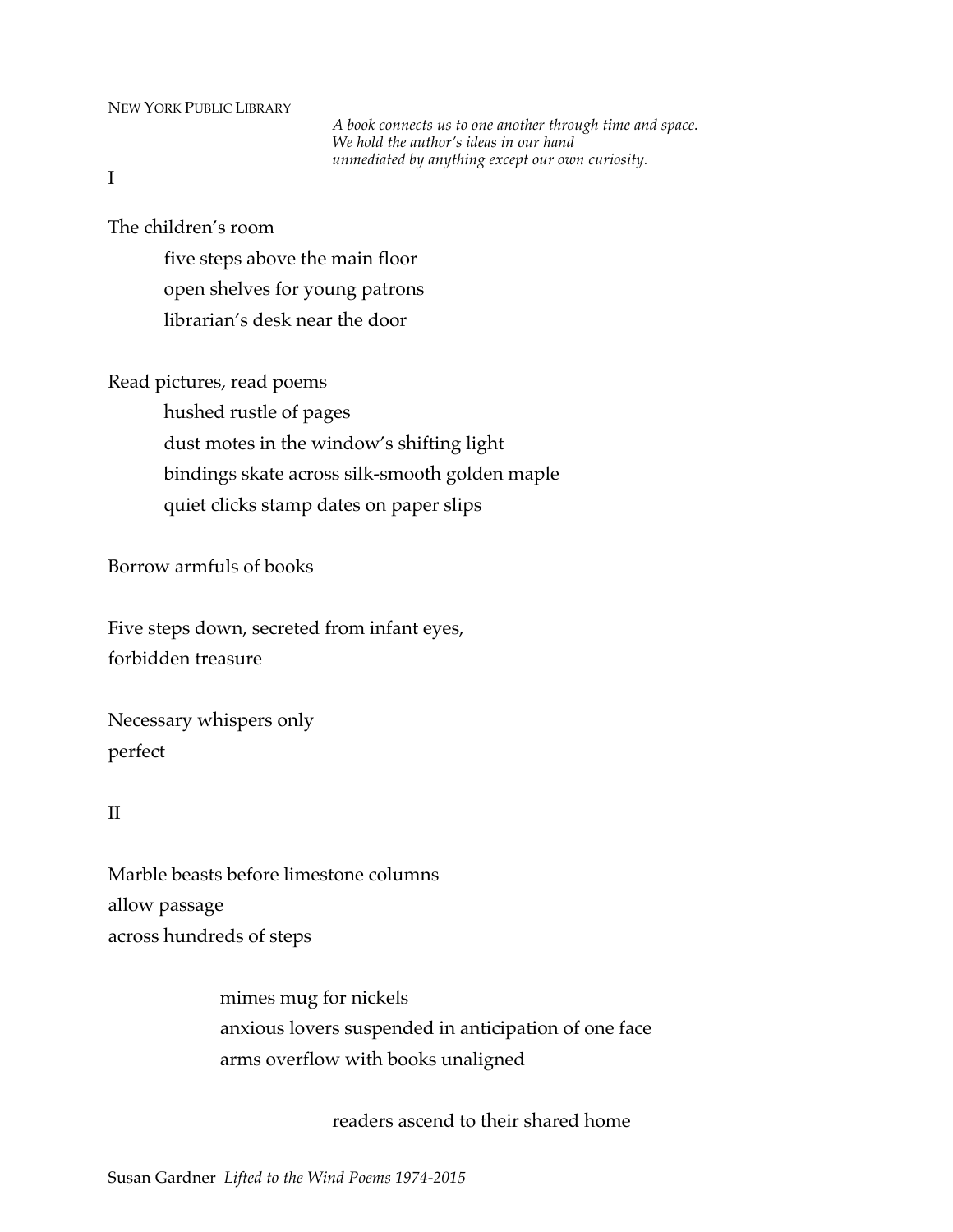scholars climb the white flights earnest heads bow with weight of words

III

Double-storied coffered domes over stacks asylum for earth's every thought city's every scholar, idler, pencil-pusher, venerable, solitary, prized, repudiated aged and child have a place at this table

sounds brush through silent space, talk soft at the desk pencils scribble shoes cross marble floors index fingers slide under corners impatient to turn pages everything we touch is paper

thoughts from yesterday and millennia before seined in paged nets

on heads bent over books brass lamps shine gold

> consolation for the lonely comfort for the cold solace for the bereft

stay until the midnight closing hour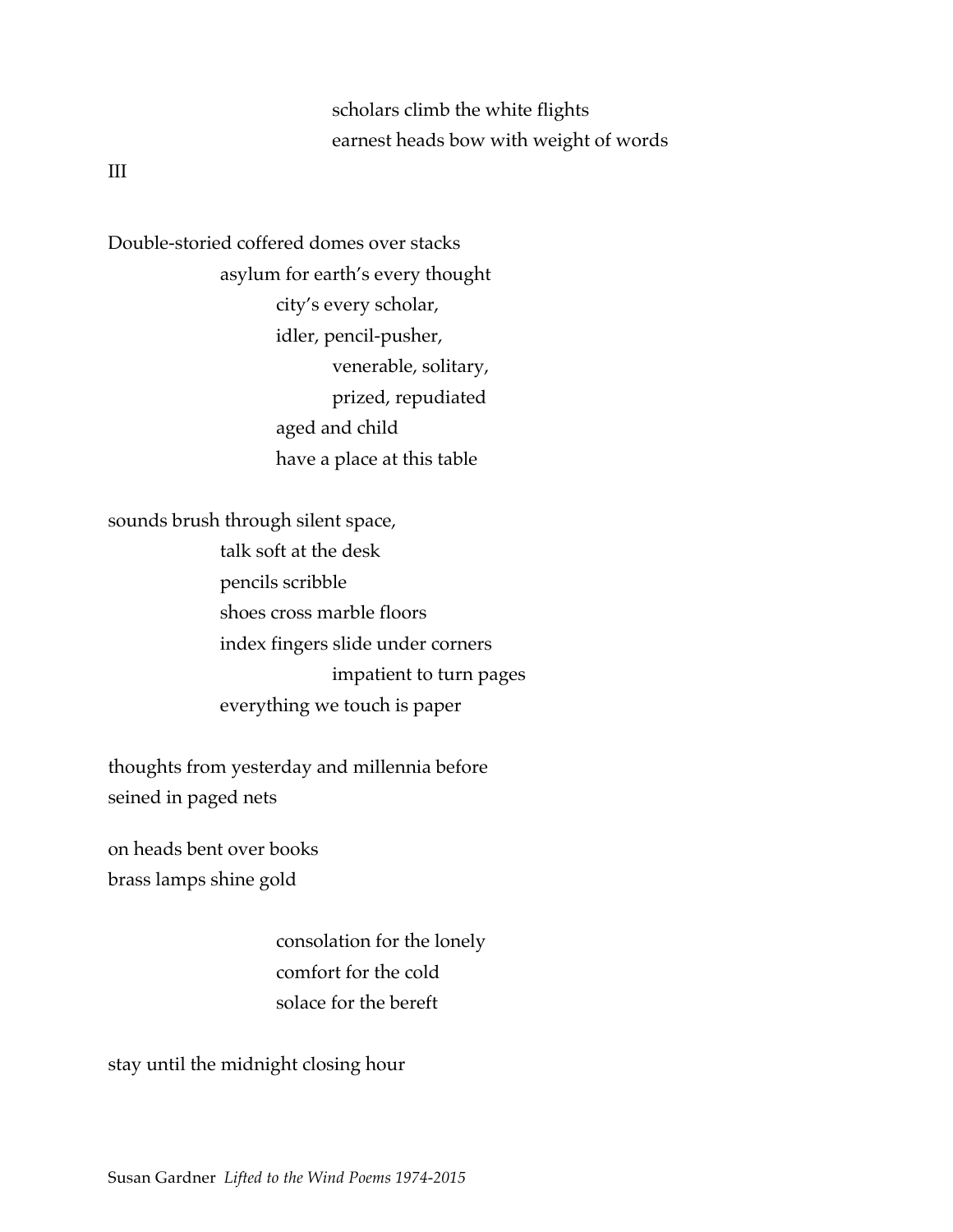# THAT DAY

Knock your elbow against the edge of the door, the funny bone will send a thrill of shock right to your brain.

On thishot morning our eyes knock.

In that instant

every bone funny every muscle laughing every hair breathless.

In the aftershock keep touching that electric pain lean against the doorframe until our hearts can move again.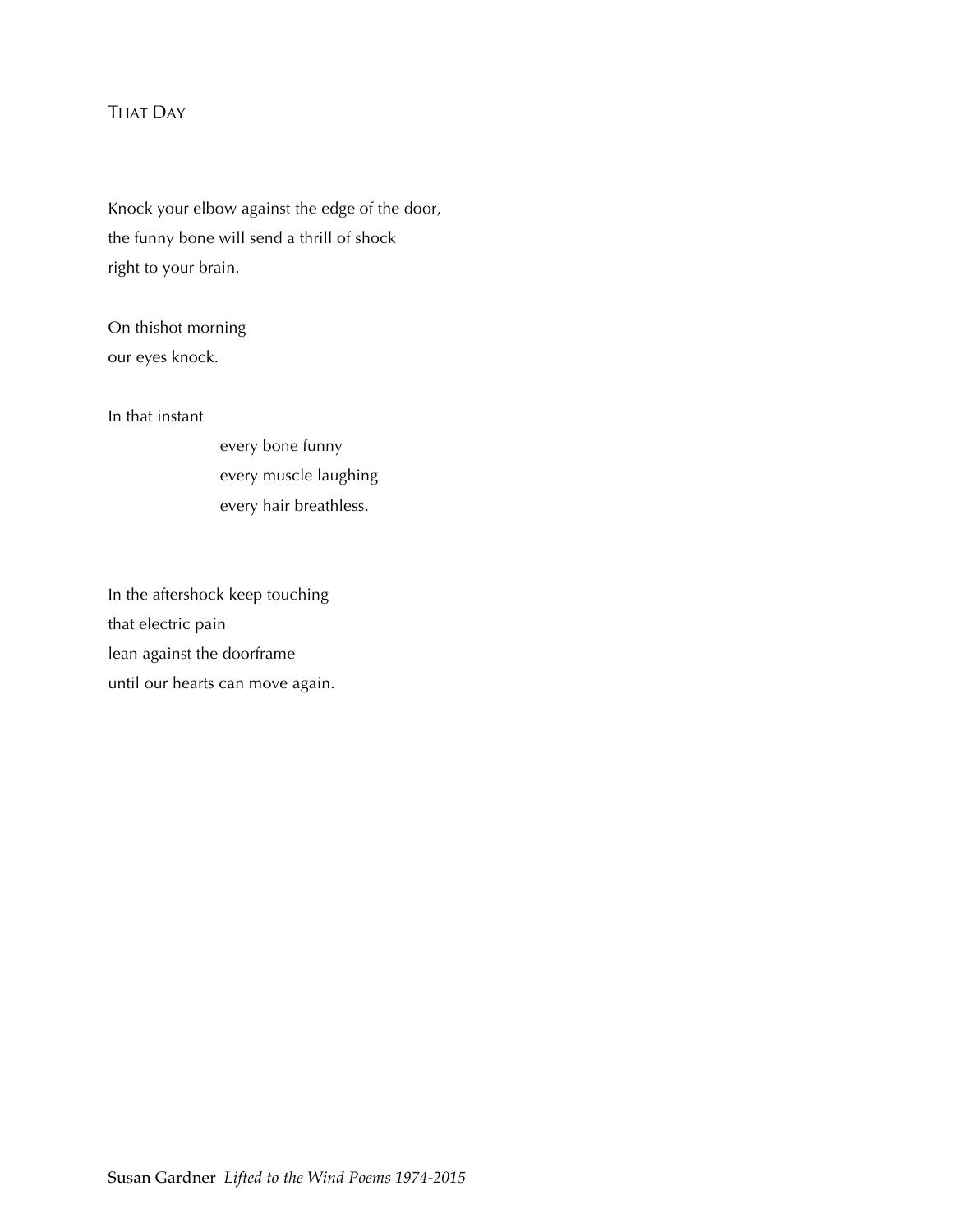# GARDEN BENCH

# I

Narrowing path

overrun with elephant ears, birds-of-paradise, pampas grass, plumed with decay.

Tentacles avid, relentlessly accelerate. Sumptuous excess silences slow wind.

In trees' canopy leaves reach for sky.

Alone here, unlonely, immolant joy.

Between seasons, angled apart, the stone rests on gray schist legs.

Each dry winter, cemented in their shrunken rigid waterless bed desiccated stems flake to dust. Leaves of streamside trees wait for July rain to decompose.

Each rainy summer night it sinks another iota toward its ancestral home amidst the bedrock of the river's underground channel tipping imperceptibly aslant in the slippery loam.

The path a dirt track, no longer wide enough for two people to pass,

once planted, now wild

below steep rock steps a derelict fountain, verdigris-bronze head on the wall

Susan Gardner *Lifted to the Wind Poems 1974-2015*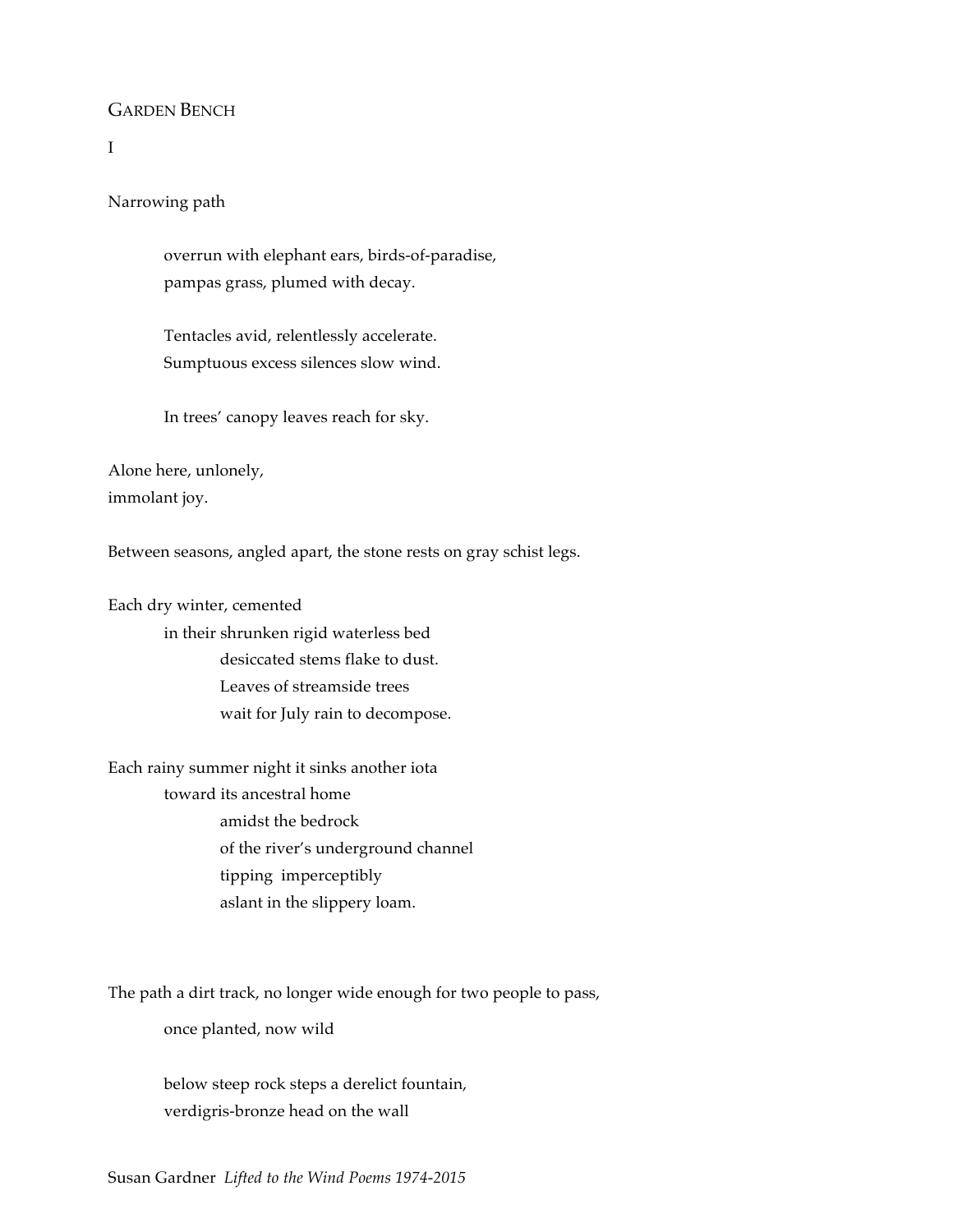calcified mouth unable to spout the rainy runoff.

There the bench waited for decades.

Broken sun glints through heavy foliage.

#### Awake

I dream the afternoon.

Words fall through cascade of air.

Lines found in any order, reordered, folded away, found again, foundered in the torrent found sheltered this reader of stone in the rain.

## II

Along a wide path,

white with florescent light,

white with cold empty shining air

immaculate, pristine, precise,

five people, a crowd covered in blue,

walk steady and resolute.

The tiny black mystery, size of a fingernail, sends out its life

in threads, ready to take mine in suicidal excess.

They, steadfast under blue lights, mean to murder this malignant monster.

# Awake